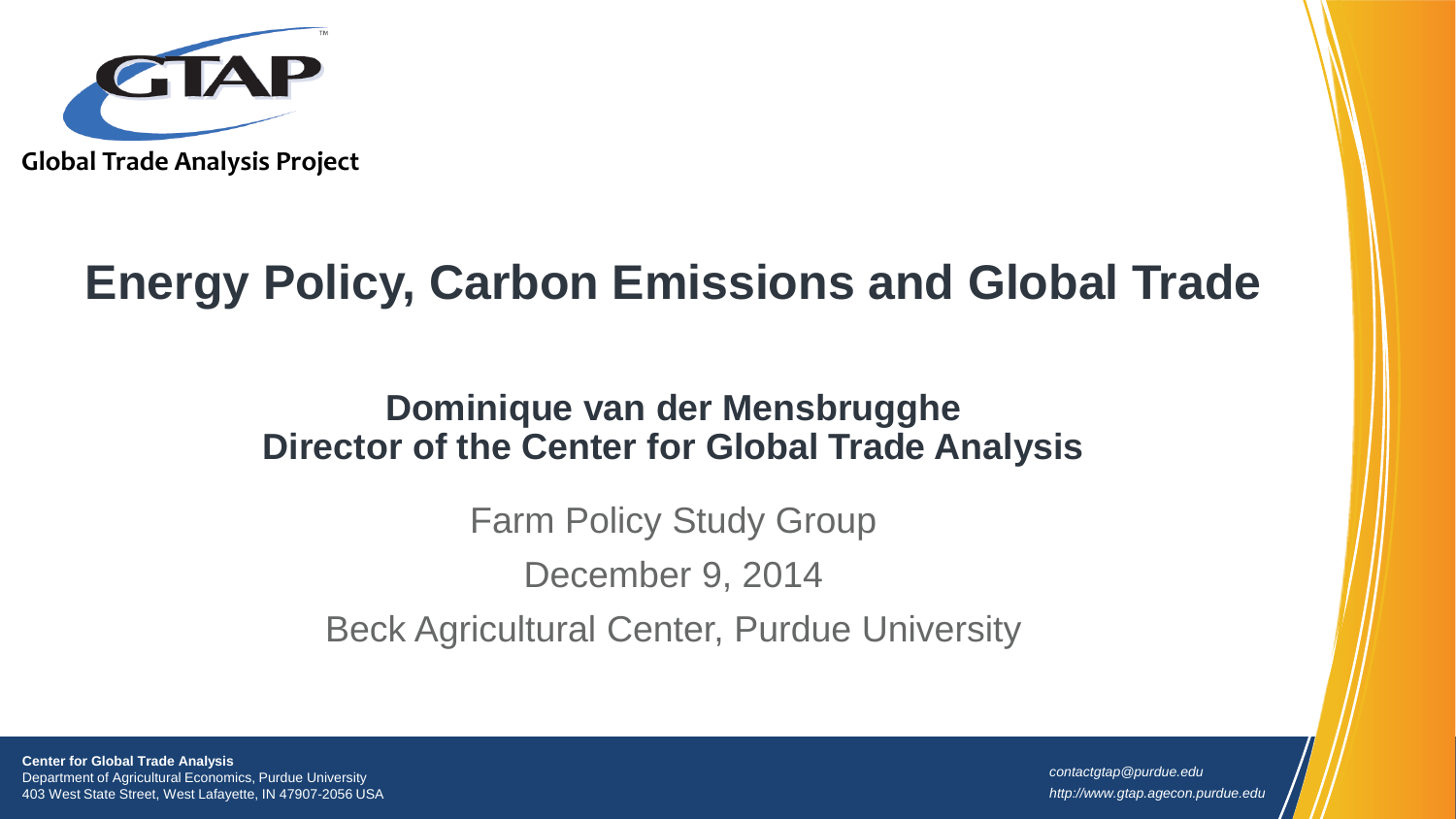# **Outline**

- **Energy needed for growth and economic well-being**
- **Conventional energy use is leading to rising atmospheric concentrations of greenhouse gases and is** *very likely* **leading to global climate change**
- **Global energy policies are highly distortionary**
	- Vary significantly across countries, end-users and energy carriers
	- Affect competitiveness and trade
	- And have macro-economic consequences
- **Taxes on commodities should have clear objectives**
	- Local and global emissions, health, congestion, other externalities
- **Cooperative solutions lead to efficient outcomes**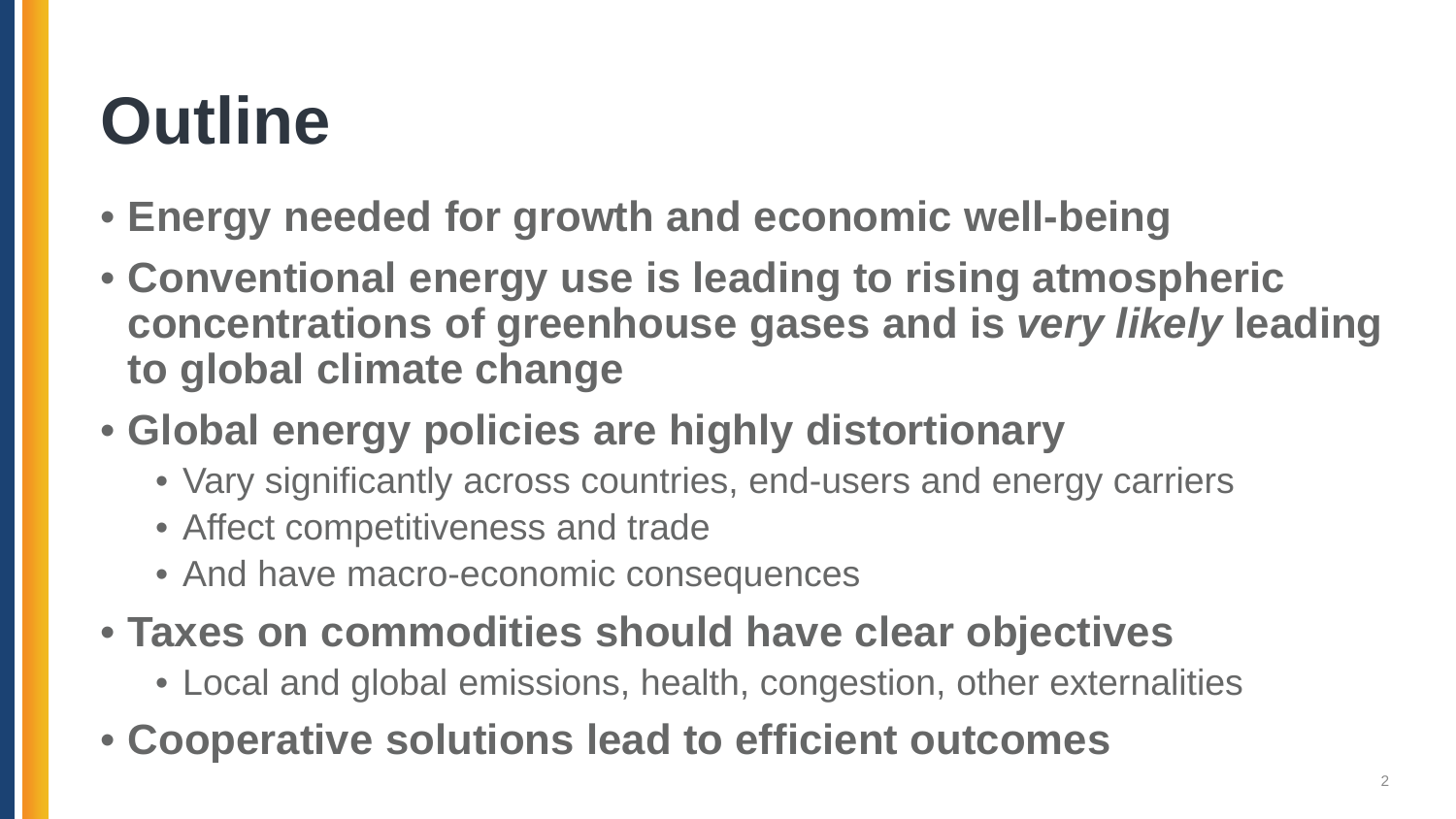#### **Industrial revolution ended a lengthy period of dismal growth**



Source: Maddison, Angus (2001). The World Economy: A millennial perspective. OECD, Paris. 3 3 3 3 3 3 3 3 3 3 3 3 3 3 4  $\sigma$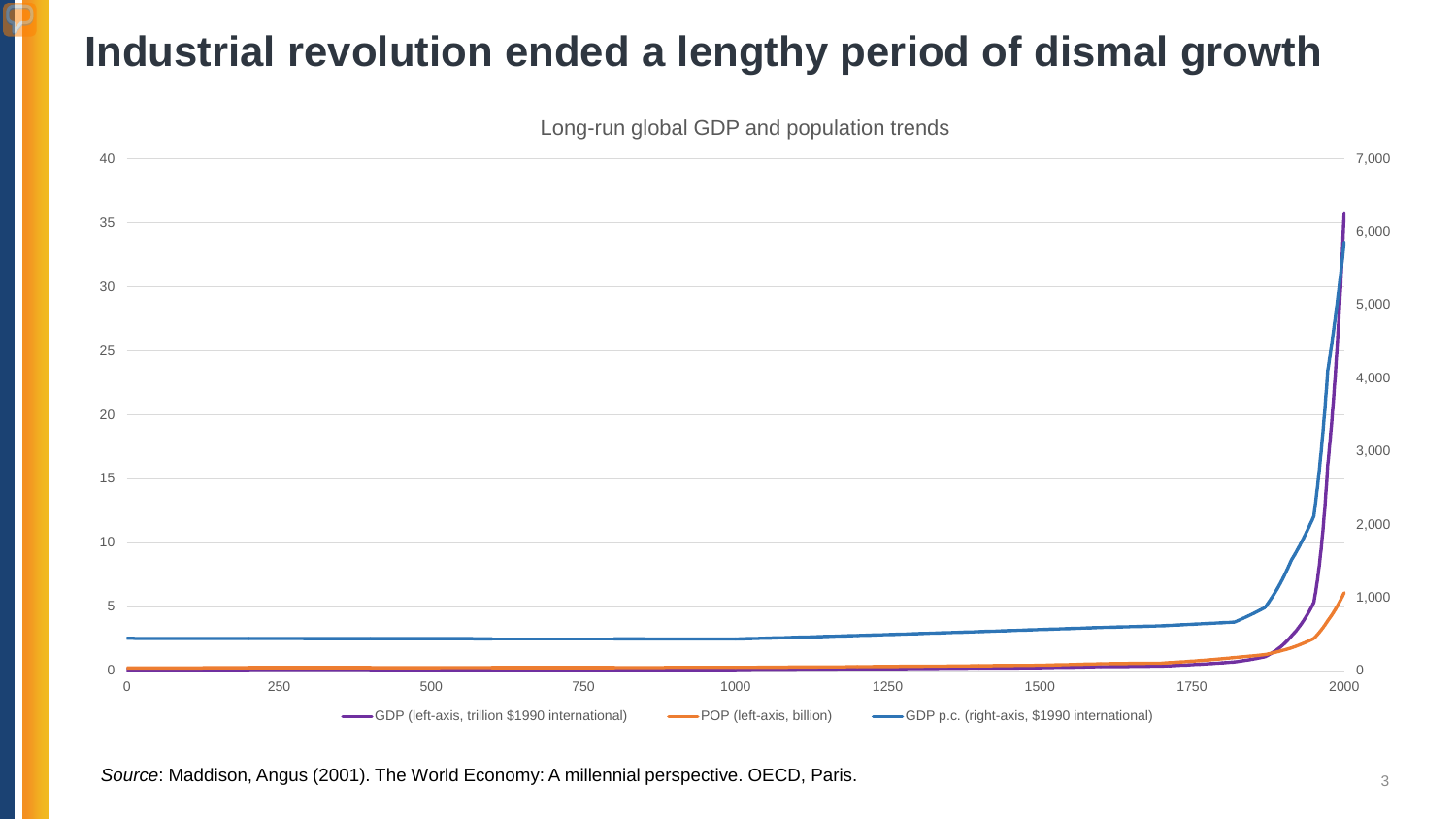#### Tight link between GDP, energy and CO<sub>2</sub> emissions

Global  $CO<sub>2</sub>$  emissions from fossil fuels and industrial processes and GDP



*Source*: World Resources Institute (WRI) (cait2.wri.org, accessed 4-Dec-2014.) <sup>4</sup>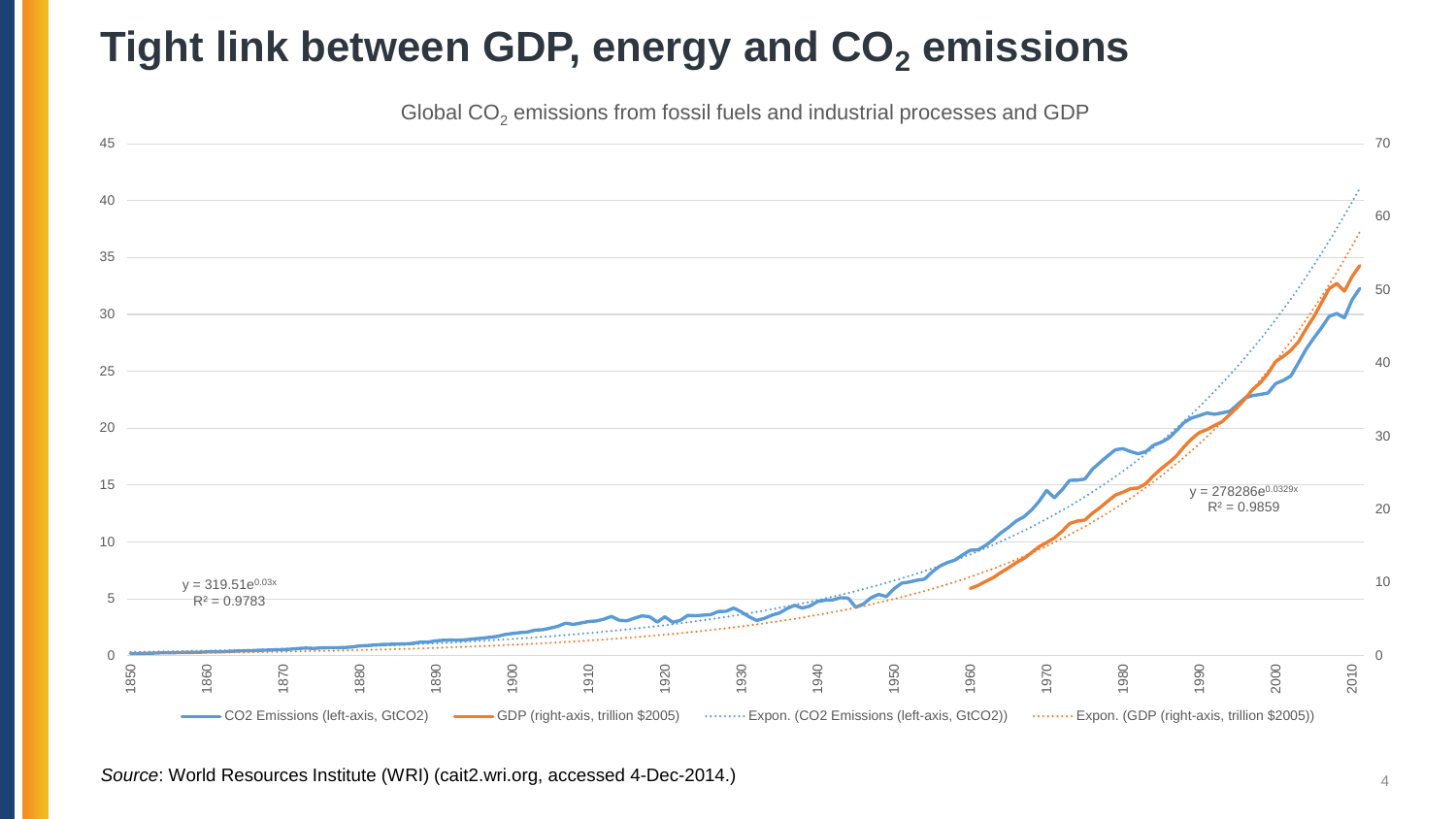## **Population and GDP growth main drivers of emissions growth**

Decomposition of the Change in Total Annual CO<sub>2</sub> Emissions from Fossil Fuel Combustion by Decade



(IPCC) 2014, WGIII, SPM

(*[http://www.ipcc.ch/report/graphics/index.php?t=Assessm](http://www.ipcc.ch/report/graphics/index.php?t=Assessment%20Reports&r=AR5%20-%20WG3&f=SPM) ent%20Reports&r=AR5%20-%20WG3&f=SPM, accessed 5-Dec-2014.*)

Per capita income Energy intensity of output Carbon intensity of energy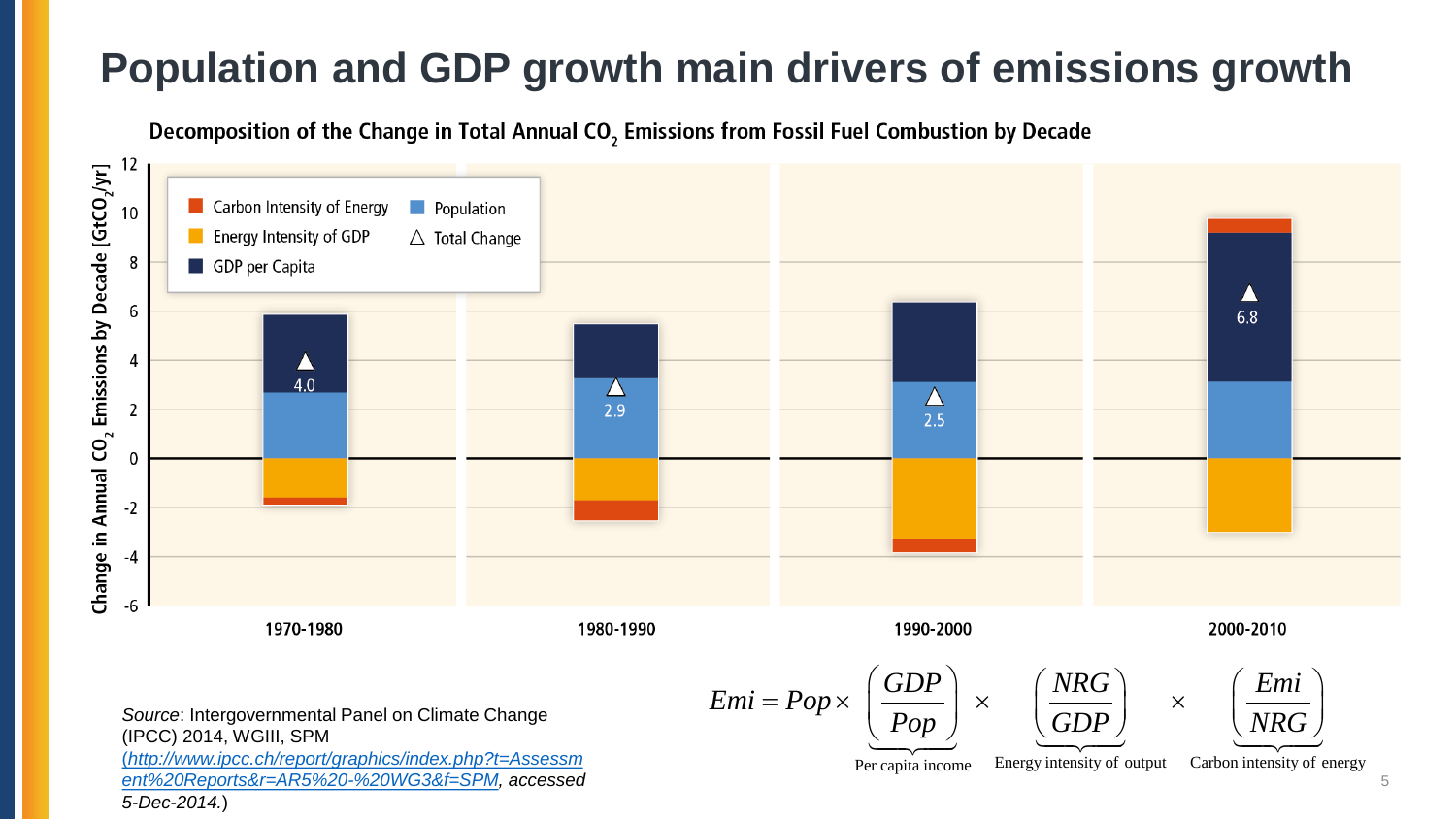#### **Other sources of greenhouse gas emissions are also prominent**

#### **Greenhouse gas emissions, GtCO2e**



*Source*: World Resources Institute (WRI) (cait2.wri.org, accessed 4-Dec-2014.) <sup>6</sup>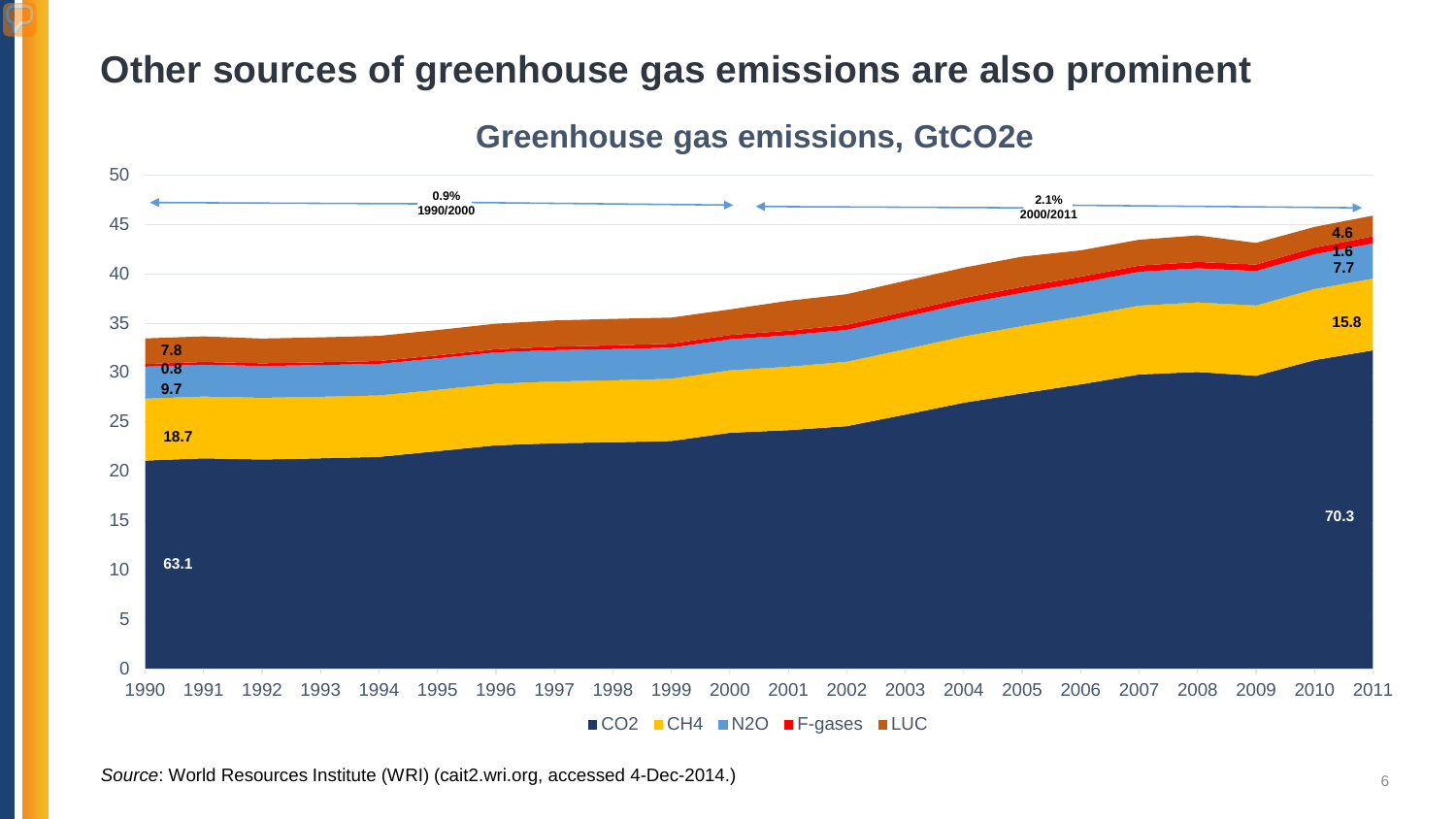#### **Rapid growth of emission for electricity, heat and industry**

Greenhouse gas emissions by sector of origin, GtCO2e



*Source*: World Resources Institute (WRI) (cait2.wri.org, accessed 4-Dec-2014.)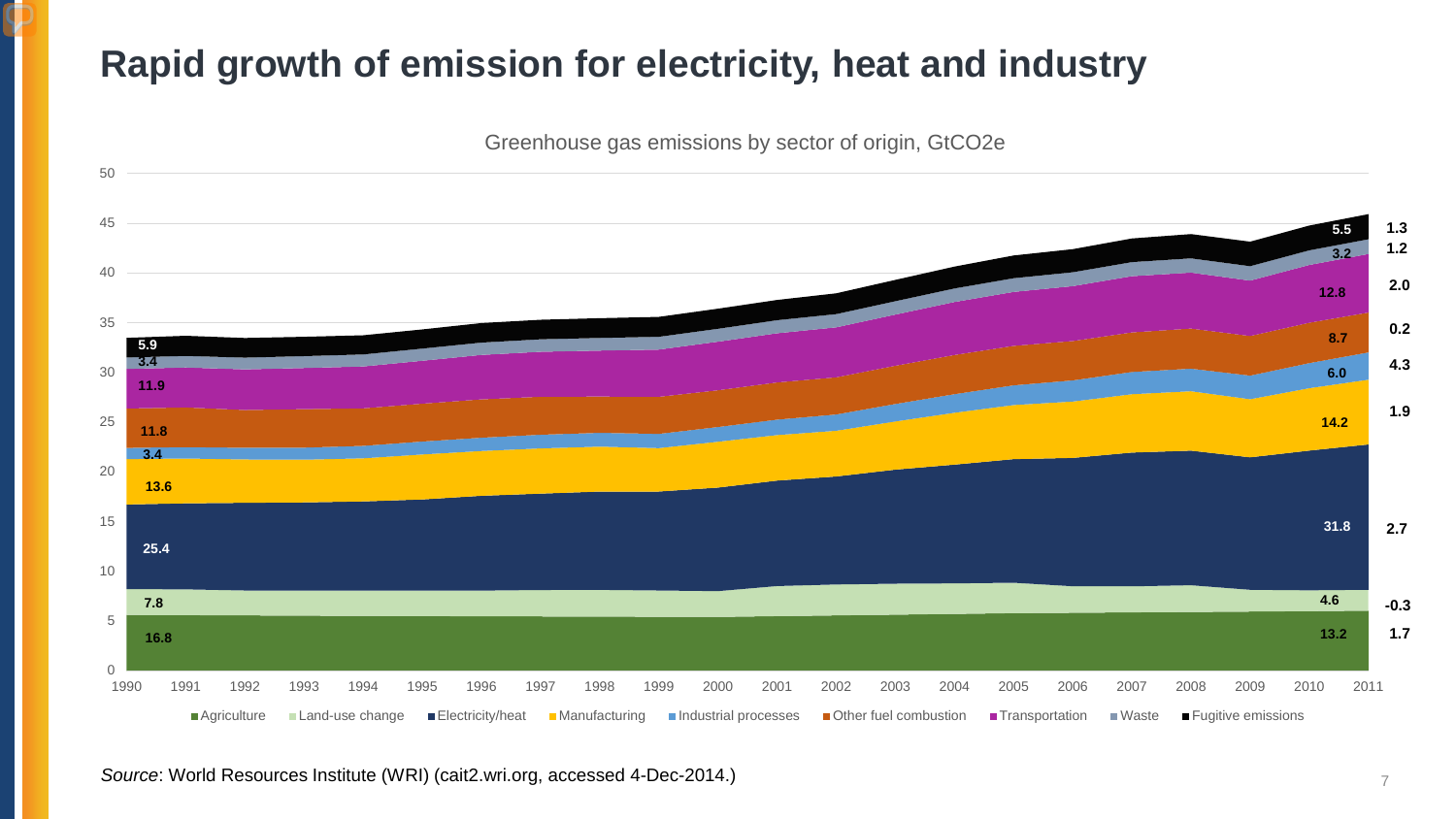#### **Rising measurement of atmospheric concentration of CO<sub>2</sub> (and other greenhouse gases)**

CO<sub>2</sub> Concentration (ppm) 410 400  $y = 231.94e^{1E-0.5x}$ 390 380 370  $R^2 = 0.9882$ 360 350 340 330 320 310 300 Dec-10 Feb-12 Dec-03 Jun-07 Jul-11 Sep-12 Jan-80 Aug-80 Mar-81 Oct-81 May-82 Dec-82 Jul-83<br>Feb-84<br>Sep-85<br>Apr-85<br>Nar-88<br>Mar-88 Oct-88 May-89 Dec-89 Jul-90 Feb-91 Sep-91 Apr-92 Nov-92 Jun-93 Jan-94 Aug-94 Mar-95 Oct-95 May-96 Dec-96 Jul-97 Feb-98 Sep-98 Apr-99 Nov-99 Jun-00 Jan-01 Aug-01 Mar-02 Oct-02 May-03 Jul-04 Feb-05 Sep-05 Apr-06 Nov-06 Jan-08 Aug-08 Mar-09 Oct-09 May-10 Apr-13 Nov-13 Jun-14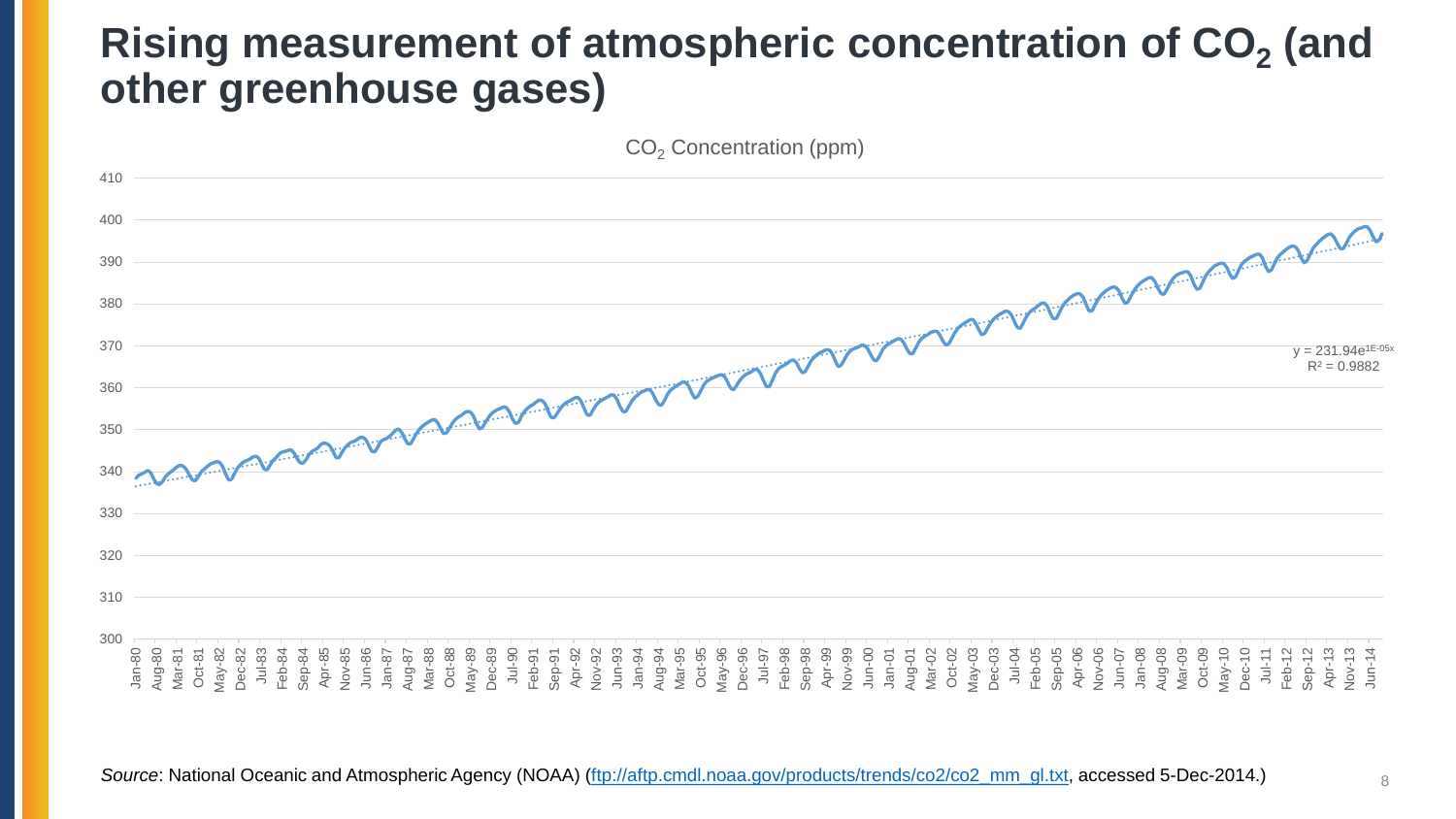#### **Recent decades warmest since the 1850's**



*Source*: Intergovernmental Panel on Climate Change (IPCC) 2014, WGI, Chapter 2, Figure 2.19 [\(](http://www.ipcc.ch/report/graphics/index.php?t=Assessment%20Reports&r=AR5%20-%20WG3&f=SPM)*http://www.ipcc.ch/report/graphics/index.php?t=Assessment%20Reports&r=AR5%20-%20WG1&f=Chapter%2002, accessed 5-Dec-2014.*) 9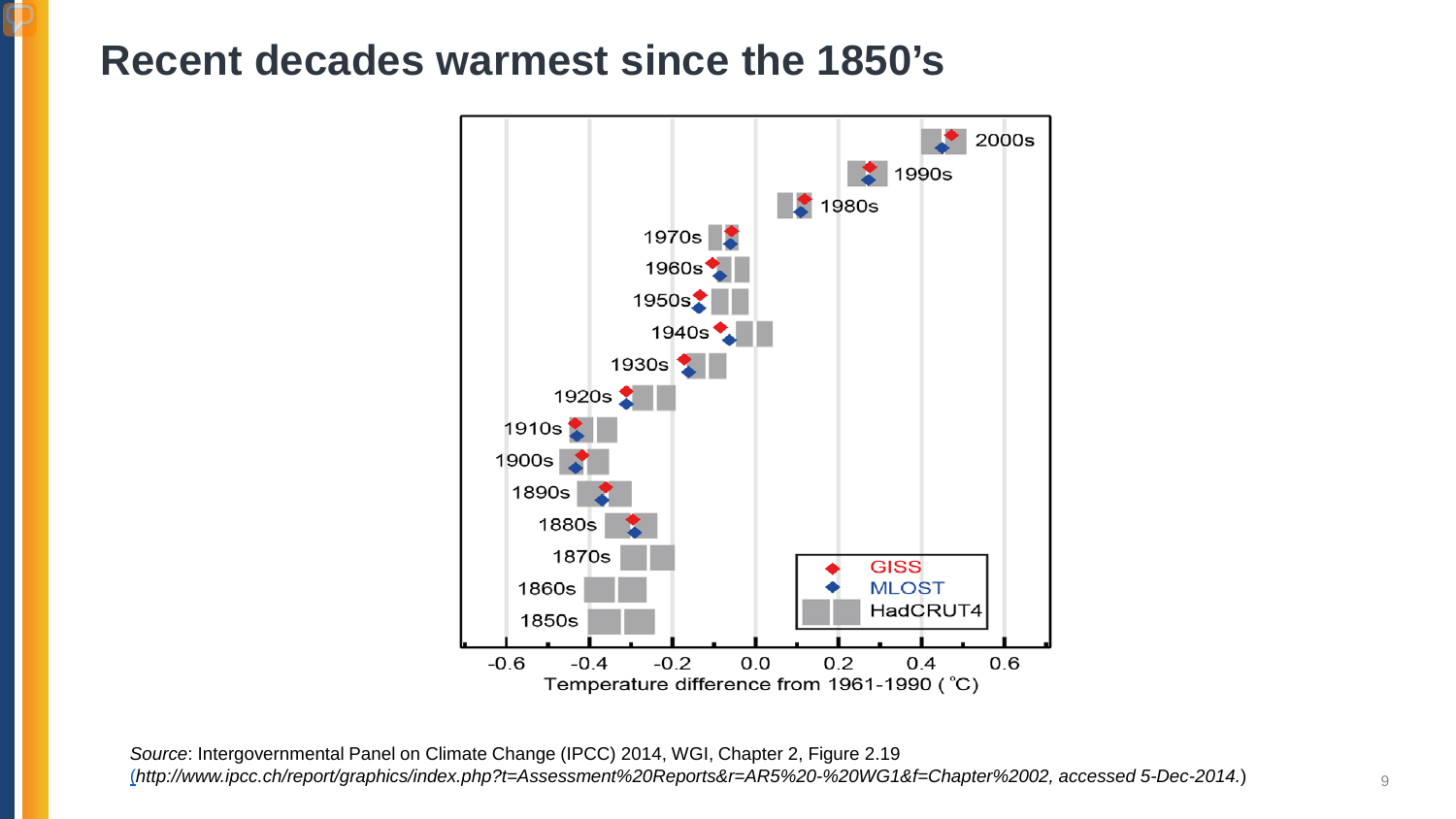### **Energy subsidies high in developing countries**

Energy subsidies by region, \$billion, 2011



*Source*: IMF 2013. Energy Subsidy Reform: Lessons and Implications. (http://www.imf.org/external/np/pp/eng/2013/012813.pdf) <sup>10</sup>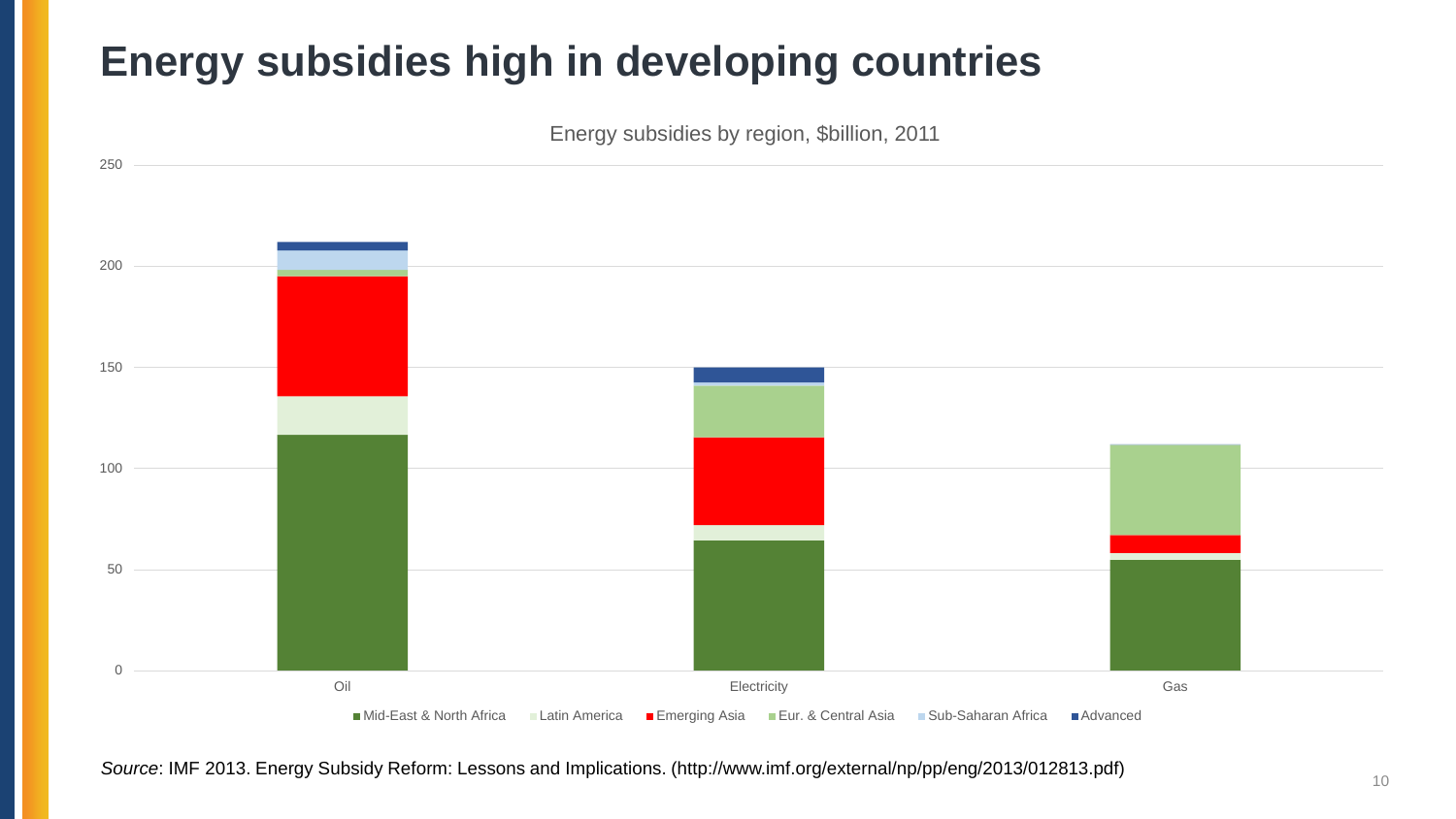#### **High fiscal costs and inefficient use of resources**



Average Subsidy Rate (2013), percent



0 5 10 15 20 25

Share of GDP (2013), percent

*Source*: International Energy Agency [\(http://www.iea.org/subsidy/index.html](http://www.iea.org/subsidy/index.html), accessed 8-Dec-2014.) 11

0 10 20 30 40 50 60 70 80 90 100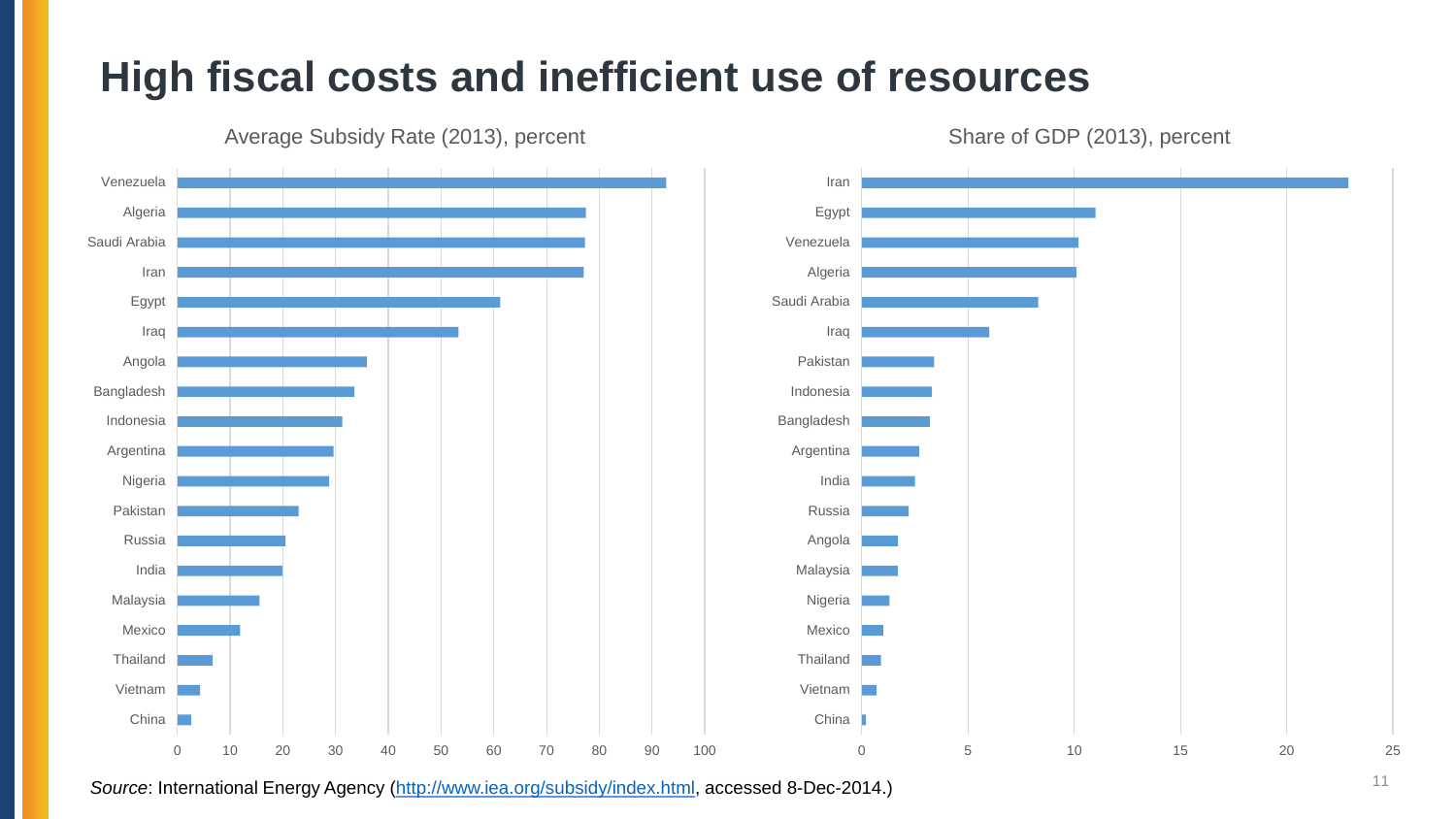#### **OECD countries tax mostly transport**



*Note*: 6.12€/GJ ≈ \$1/Gallon *Source*: OECD 2013. Taxing energy: a graphical analysis.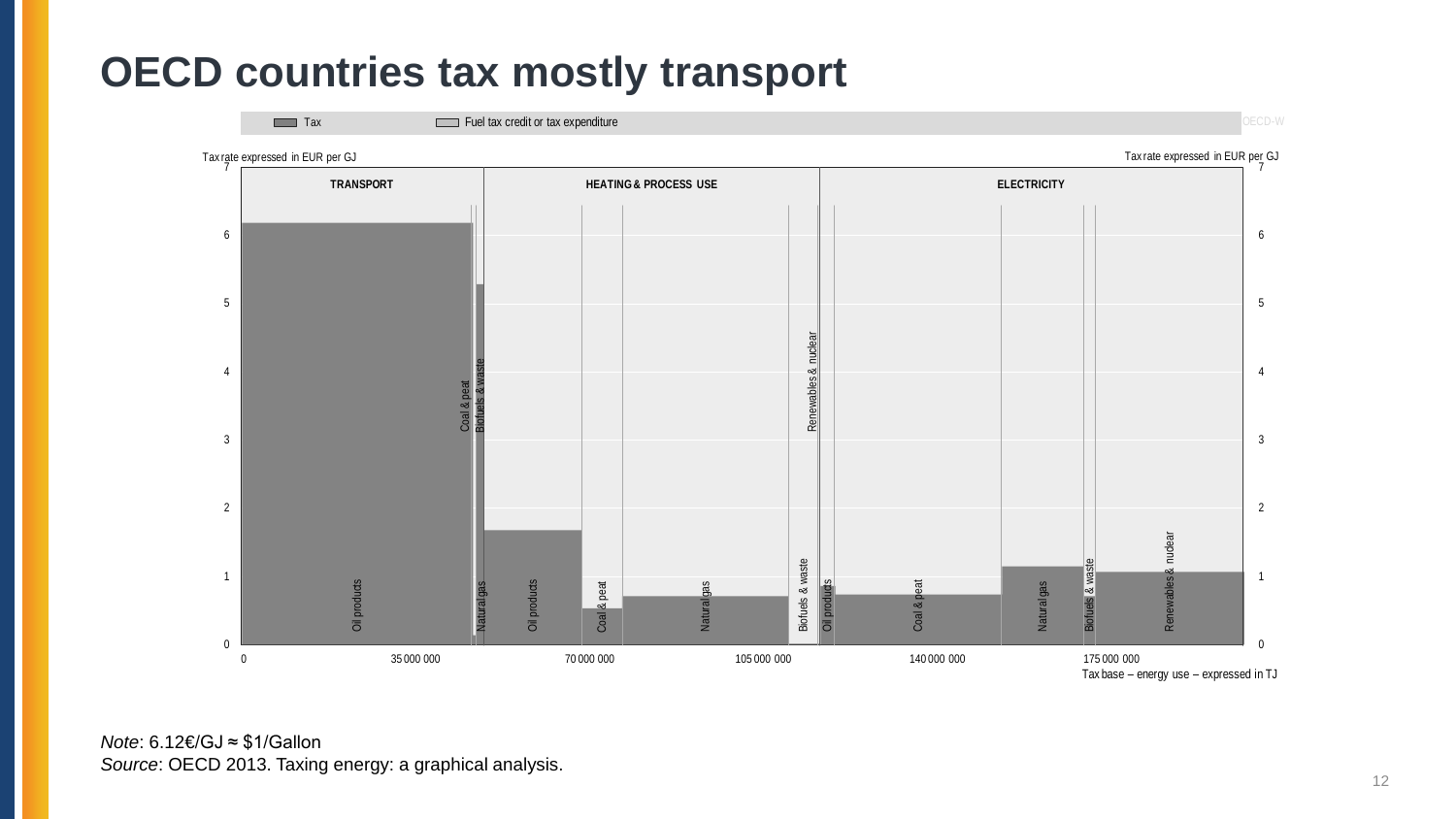#### **Wide dispersion in transport taxes, less on other energy uses**





**Effective tax rates on heating and process fuel use (\$/gallon)**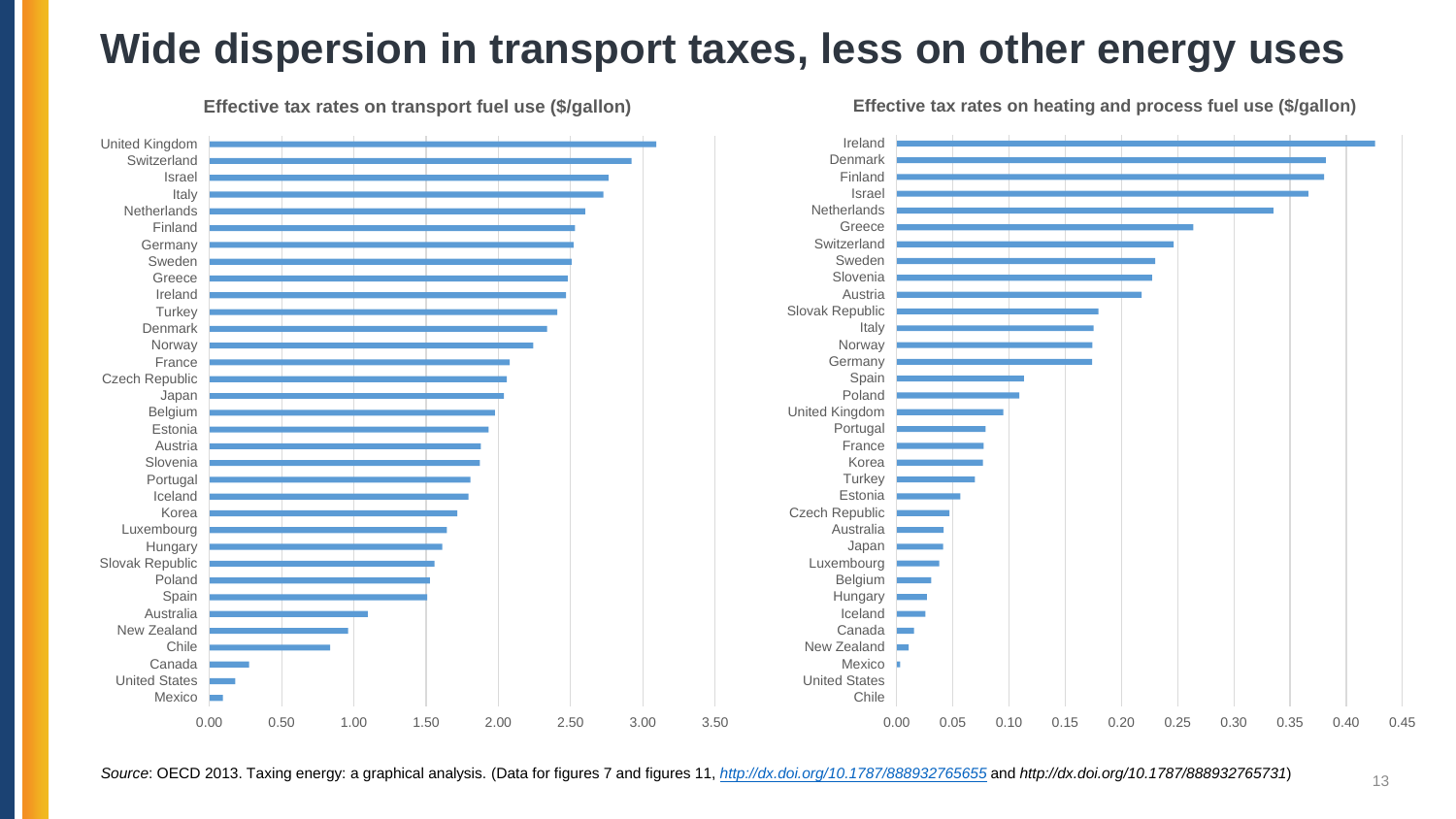#### **Energy trade has macroeconomic impacts**



- 
- 

Middle East & N. Africa oil importers

- 
- South Asia **Emerging East Asia oil importers (x/ China)**
- Latin American oil importers Sub-Saharan Africa oil importers

■High-income oil exporters <br>■Latin American oil exporters ■ Russia Nub-Saharan Africa oil exporters

Middle East & N. Africa oil exporters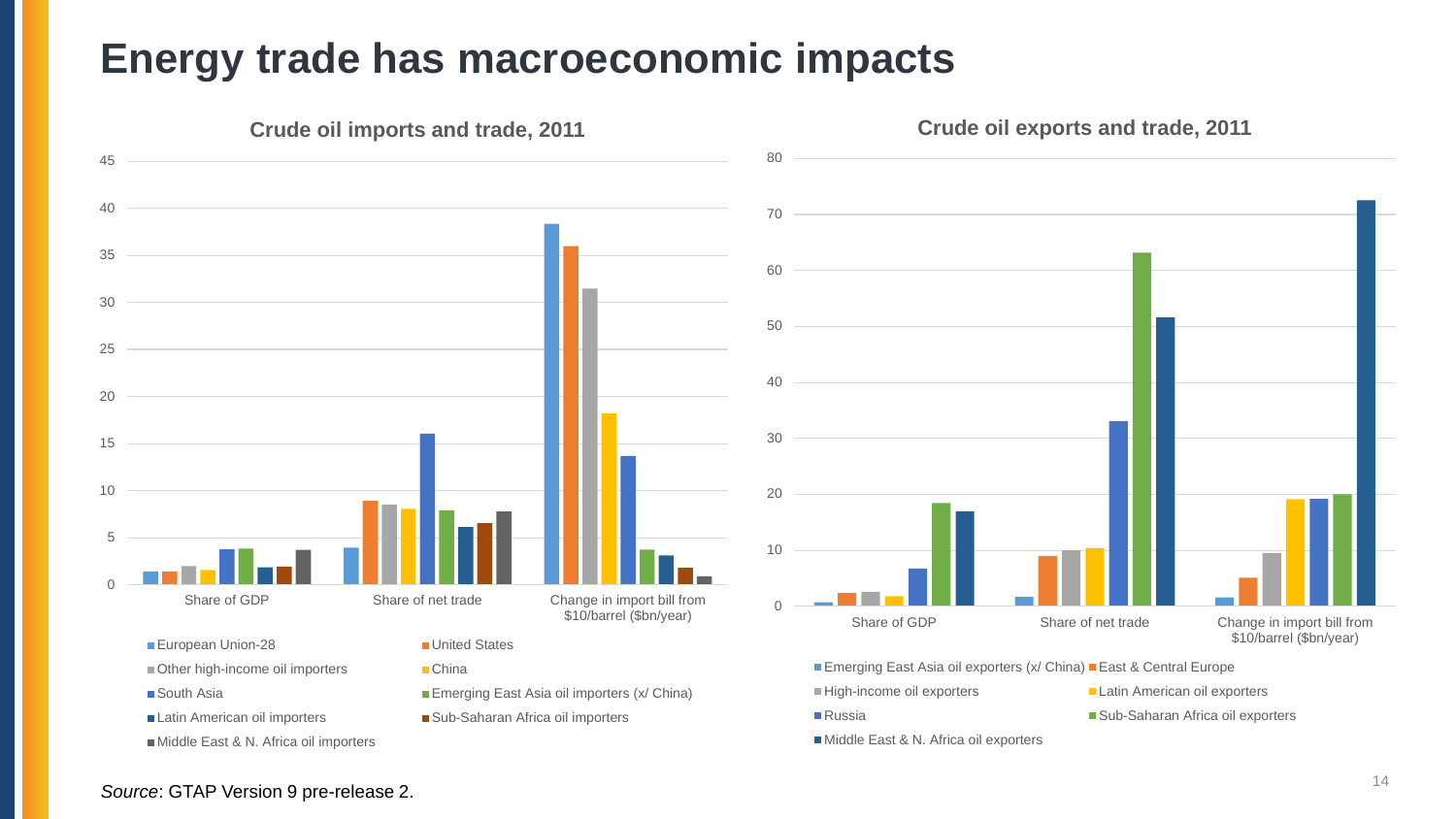# **Social cost of carbon**

### • **Emissions:**

• 2.88TCO<sub>2</sub>/TOE (average for refined oil) $\rightarrow$ 0.00899TCO<sub>2</sub>/gallon

## • **Carbon tax implications**

- Carbon tax is an excise tax, percent impact depends on end-user price of energy, i.e. likely to have greater impact in the US than in Europe or Japan where energy prices are higher.
- Impact is higher on coal-based electricity (more emissions per unit of energy) and less on natural gas-based electricity.

| Carbon tax (\$/TCO <sub>2</sub> ) | <b>Cost per gallon</b> |
|-----------------------------------|------------------------|
| \$10                              | 9 <sub>c</sub>         |
| \$50                              | 45 <sub>c</sub>        |
| \$100                             | 90 <sub>c</sub>        |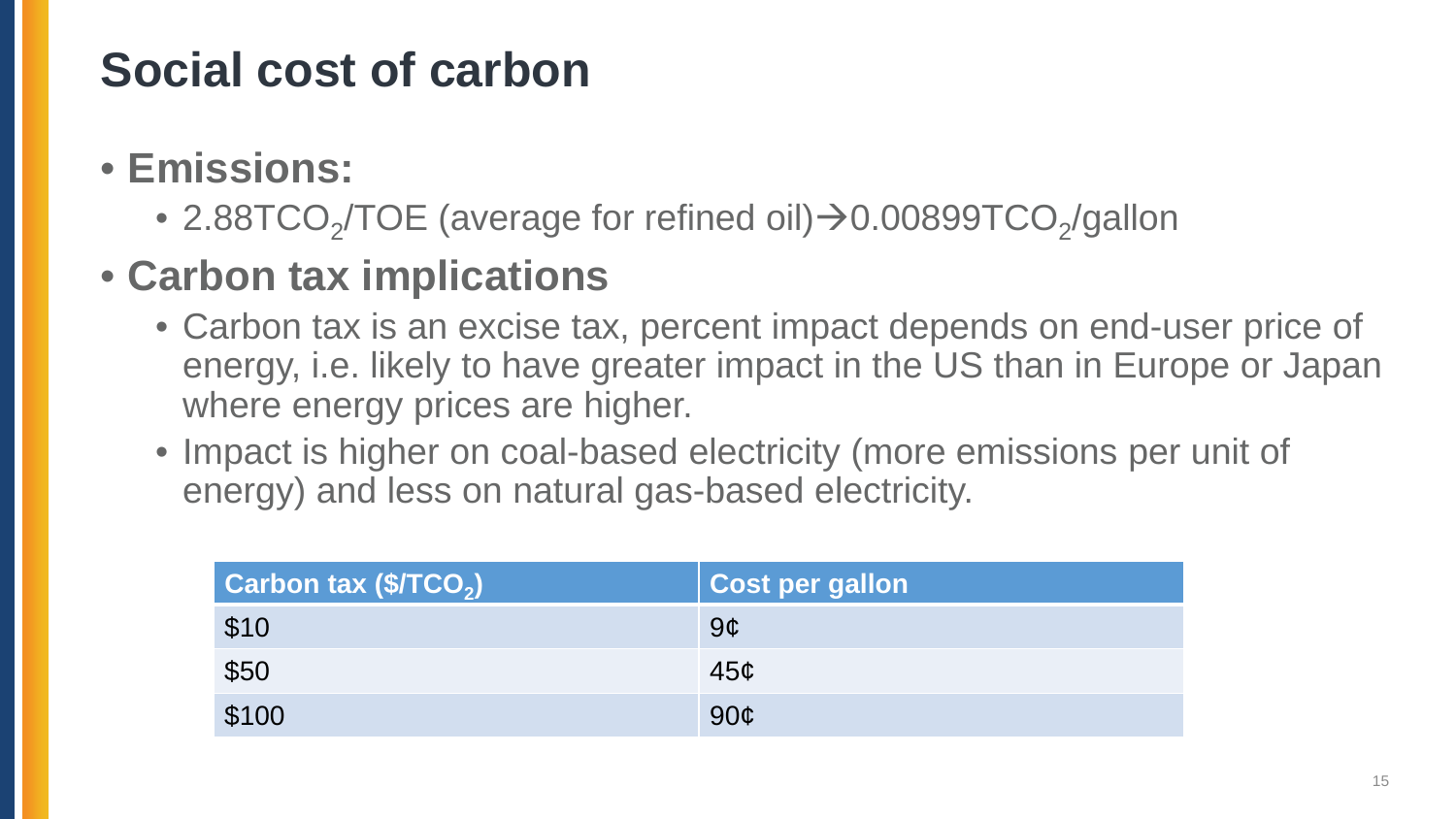# **Carbon tax and trade**

- **The carbon tax rises with the level of ambition (***R***)**
- **The carbon tax is higher if initial energy prices are high (***P***)**
- **The carbon tax is higher if the initial energy system is clean (**ρ**)**
- **The carbon tax is higher if economy is less flexible (**σ**)**

$$
\tau = \frac{P}{\rho} \Big[ \big( 1 - R \big)^{-1/\sigma} - 1 \Big]
$$

### • **Implications**

- Carbon tax (for same level of ambition) will be higher in Europe/Japan than in the US, and will be higher in the US than in developing countries
- A uniform level of ambition with no 'carbon' trading, will lead to changes in relative competitiveness and therefore trade.

*Source*: Mattoo, A., A. Subramanian, D. van der Mensbrugghe, J. He (2009). "Reconciling Climate Change and Trade Policy," World Bank Policy Research Working Paper, 5132, World Bank, Washington, DC. 16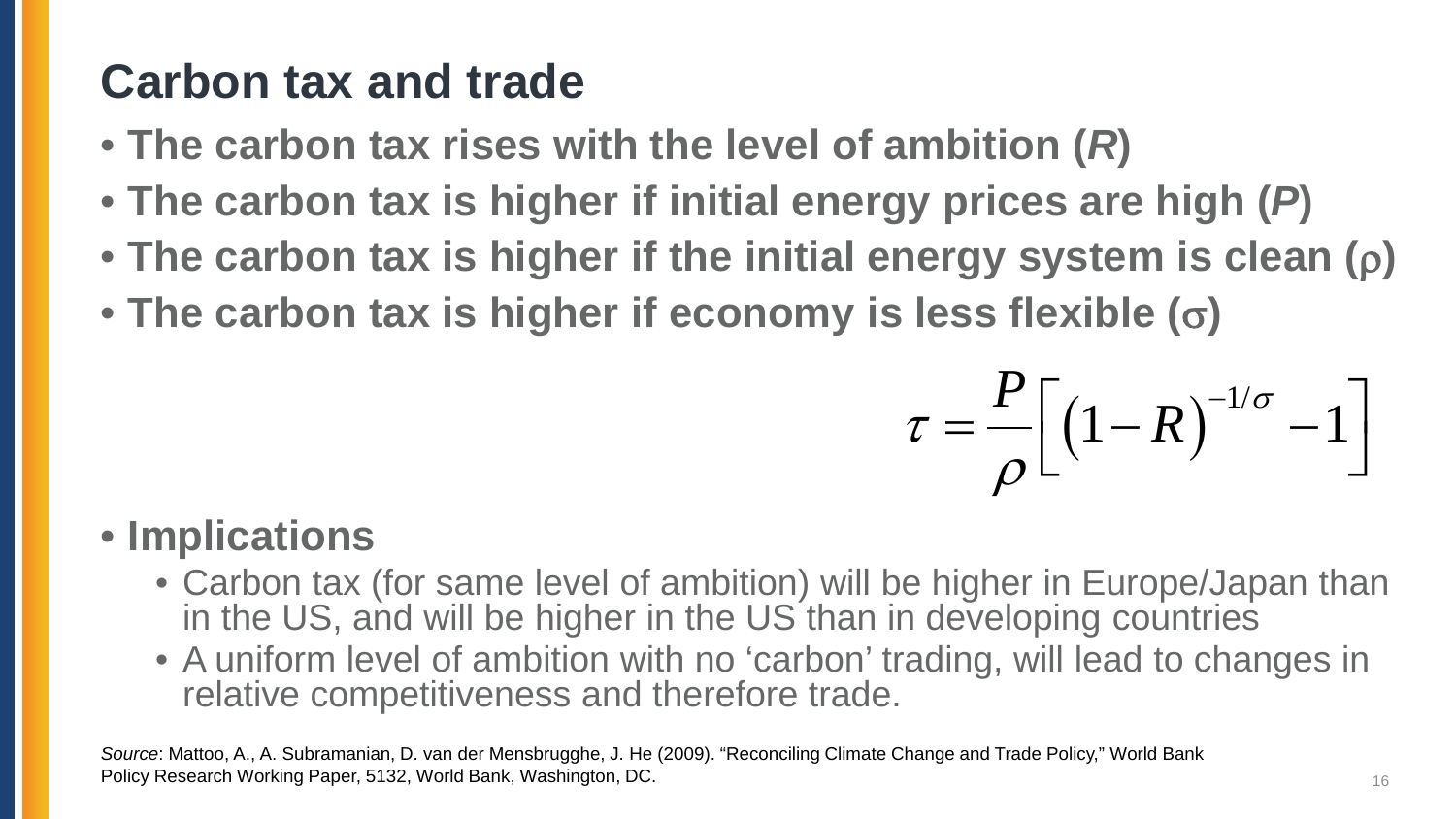#### **Carbon tax and cooperation**

#### **Reduction (%)**







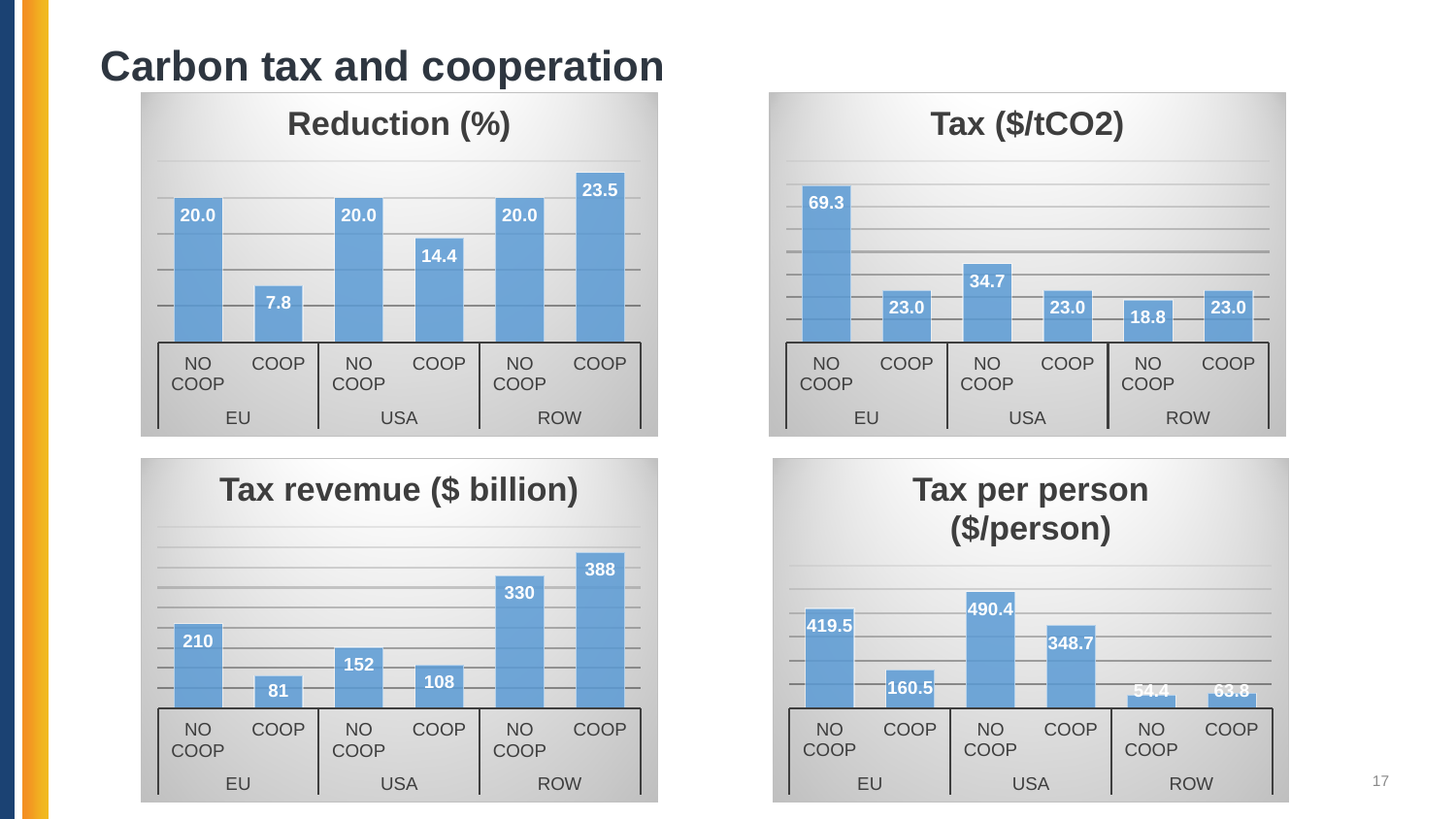## **Implications of 'go-it-alone' on carbon tax policy**

#### • **Emissions 'leakage'**

• Aggregate estimates are around 10%--can be higher by sector

## • **Border tax adjustments**

- Raise tariffs on 'carbon embedded' in imported goods
	- Which technology to use? How to monitor?
- Can help with domestic competitiveness, may lower even further competitiveness on other markets